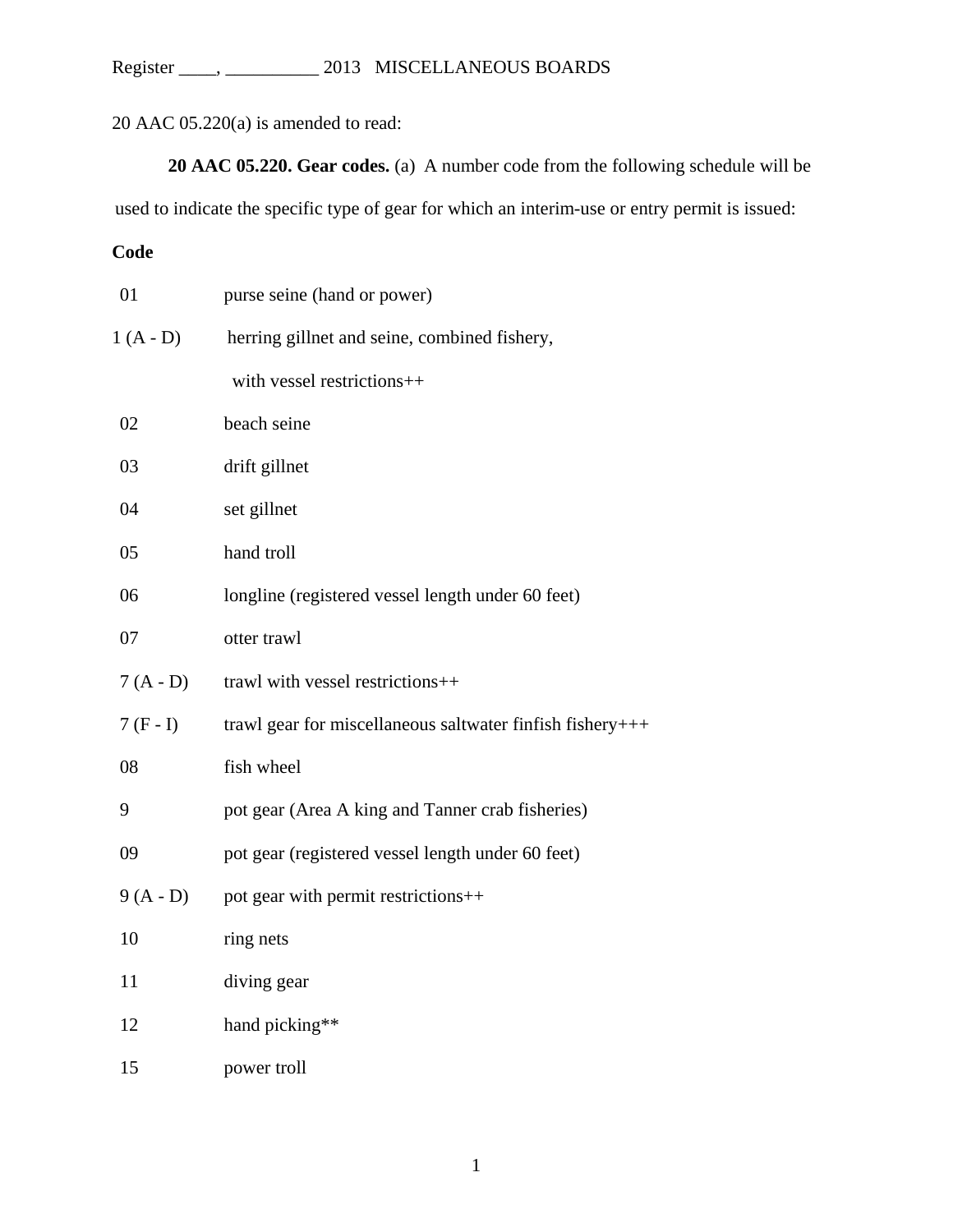|            | Register _____, ______________ 2013 MISCELLANEOUS BOARDS                                  |
|------------|-------------------------------------------------------------------------------------------|
| 17         | beam trawl                                                                                |
| 18         | shovel                                                                                    |
| 21         | pound*                                                                                    |
| $2(A - B)$ | scallop dredge (A is for vessels with an overall length of more than 80 feet, and B       |
|            | is for vessels with an overall length of 80 feet or less)                                 |
| 23         | mechanical or hydraulic digger                                                            |
| 25         | dinglebar troll gear                                                                      |
| 26         | power-driven mechanical jigging machine                                                   |
| 31         | herring gillnet and purse seine, combined permit                                          |
| 34         | herring gillnet                                                                           |
| 37         | pair trawl                                                                                |
| $4(A - D)$ | net gear with vessel restrictions (includes trawl or any other gear authorized by the     |
|            | Board of Fisheries that catches fish with nets and, as specified under 5 AAC 28.230,      |
|            | pot gear)++                                                                               |
| $5(A - D)$ | fixed gear with permit restrictions (includes longline or any other gear authorized by    |
|            | Board of Fisheries that catches fish with fishing hooks and, as specified under 5         |
|            | AAC 28.230, pot gear)++                                                                   |
| 61         | longline (required for vessels with registered vessel length 60 feet or over, but may     |
|            | be used aboard smaller vessels)                                                           |
| $6(A - B)$ | longline gear for miscellaneous saltwater finfish fishery (A is for vessels with an       |
|            | overall length of 90 feet or over and B is for vessels with an overall length of at       |
|            | least 60 feet but less than 90 feet)                                                      |
| 77         | institutional (all legal gear types used in a special harvest area or by the holder of an |
|            |                                                                                           |

2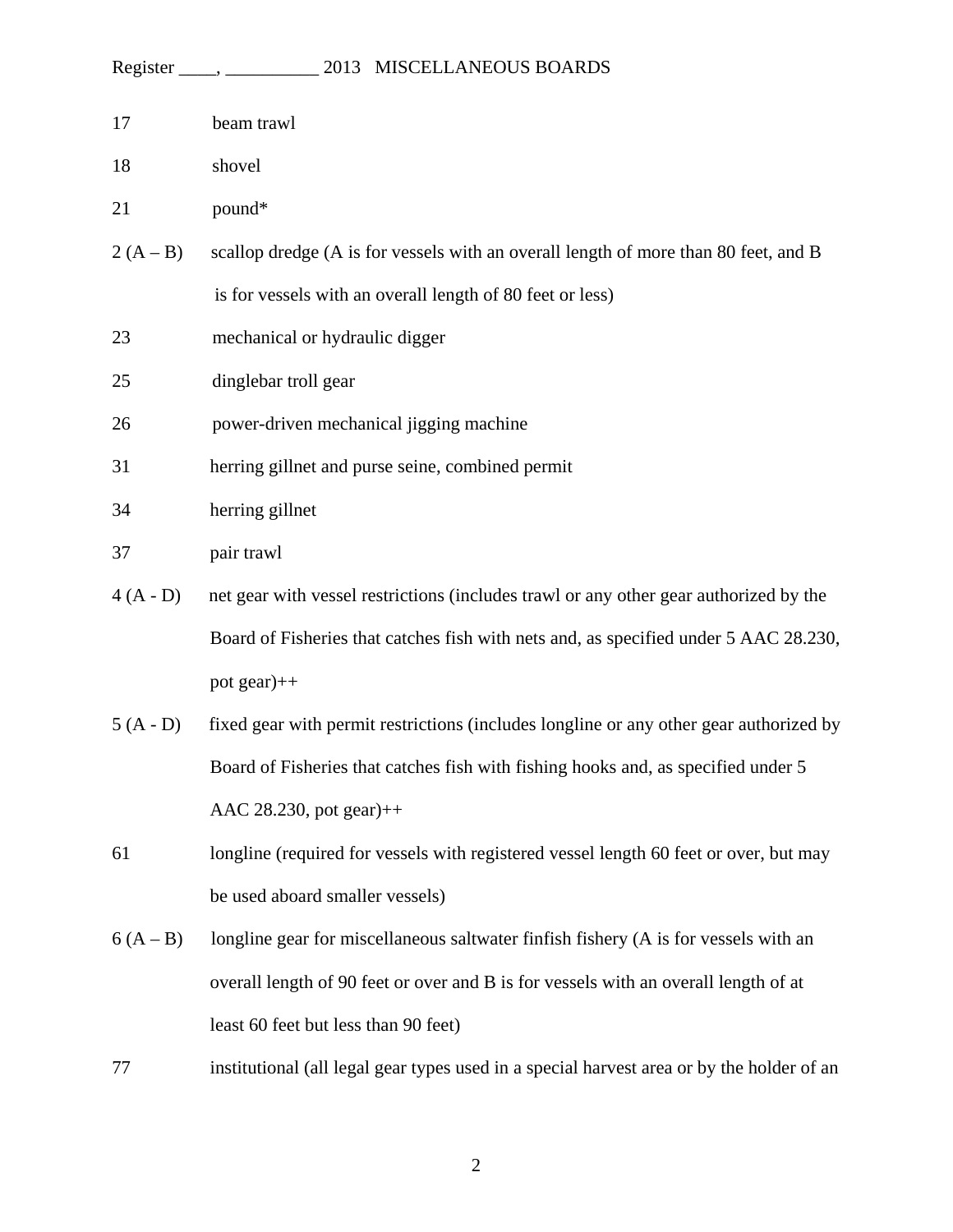## Register \_\_\_\_, \_\_\_\_\_\_\_\_\_\_ 2013 MISCELLANEOUS BOARDS

educational entry permit)

## **80 fishing derby (as authorized under AS 16.05.662)**

- 91 pot gear (required for vessels with registered vessel length 60 feet or over, but may be used aboard smaller vessels)
- 97 aquatic farming (required to harvest, from an aquatic farm under 5 AAC 41.200 5 AAC 41.400 wild stock of a species identified for culture in the operation permit 99 other

\* A herring pound permit allows the incidental use of other gear when operated in compliance with a pound permit issued by the commissioner of fish and game.

\*\* A hand picking permit in the Prince William Sound herring wild spawn-on-kelp fishery includes and authorizes use of diving gear.

++ A permit issued with this gear code restricts the fishing capacity that a permit holder can use, as set out in 20 AAC 05.764, 20 AAC 05.779, 20 AAC 05.823, or 20 AAC 05.831.

+++ For miscellaneous saltwater finfish trawl permits, F-I corresponds to the overall length of the vessel indicated on the permit as follows: F is for an overall length less than 60 feet; G is for an overall length at least 60 feet but less than 90 feet; H is for an overall length 90 feet to 125 feet; and I is for an overall length more than 125 feet. A permit with G, H, or I may be used on a vessel that is smaller than the vessel that corresponds with the permit.

**(**Eff. 12/18/74, Register 52; am 4/9/76, Register 58; am 1/1/78, Register 64; am 12/27/79, Register 72; am 12/30/82, Register 84; am 3/16/83, Register 85; am 11/25/84, Register 92; am 11/22/87, Register 104; am 3/3/94, Register 129; am 5/4/95, Register 134; am 12/15/95, Register 136; am 8/9/96, Register 139; am 9/13/2001, Register 159;am 1/2/2003, Register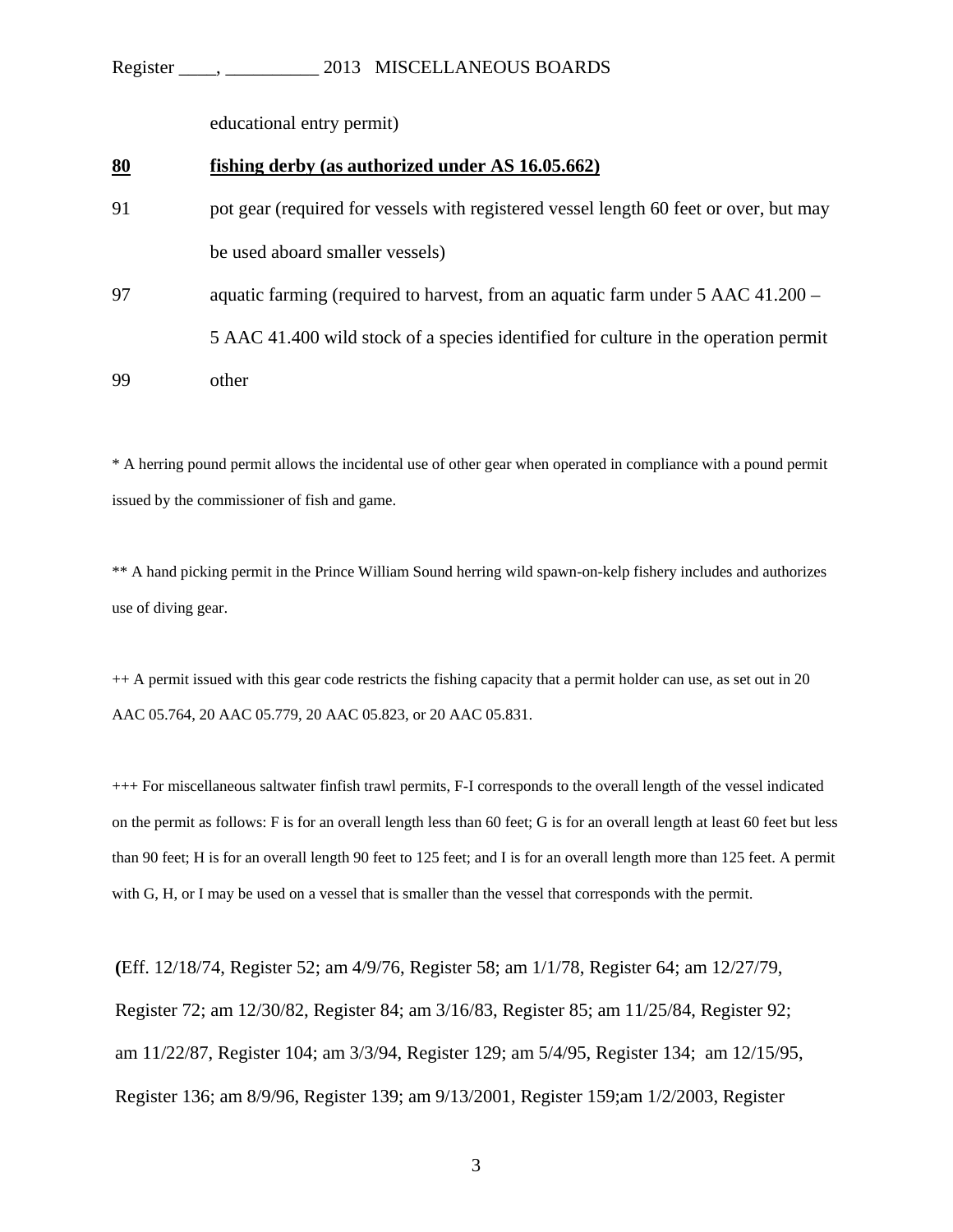164; am 11/6/2005, Register 176; am 7/20/2006, Register 179; am \_\_\_\_/\_\_\_\_/\_\_\_\_\_\_,

Register \_\_\_\_)

**Authority:** AS 16.43.100 AS 16.43.110 AS 16.43.140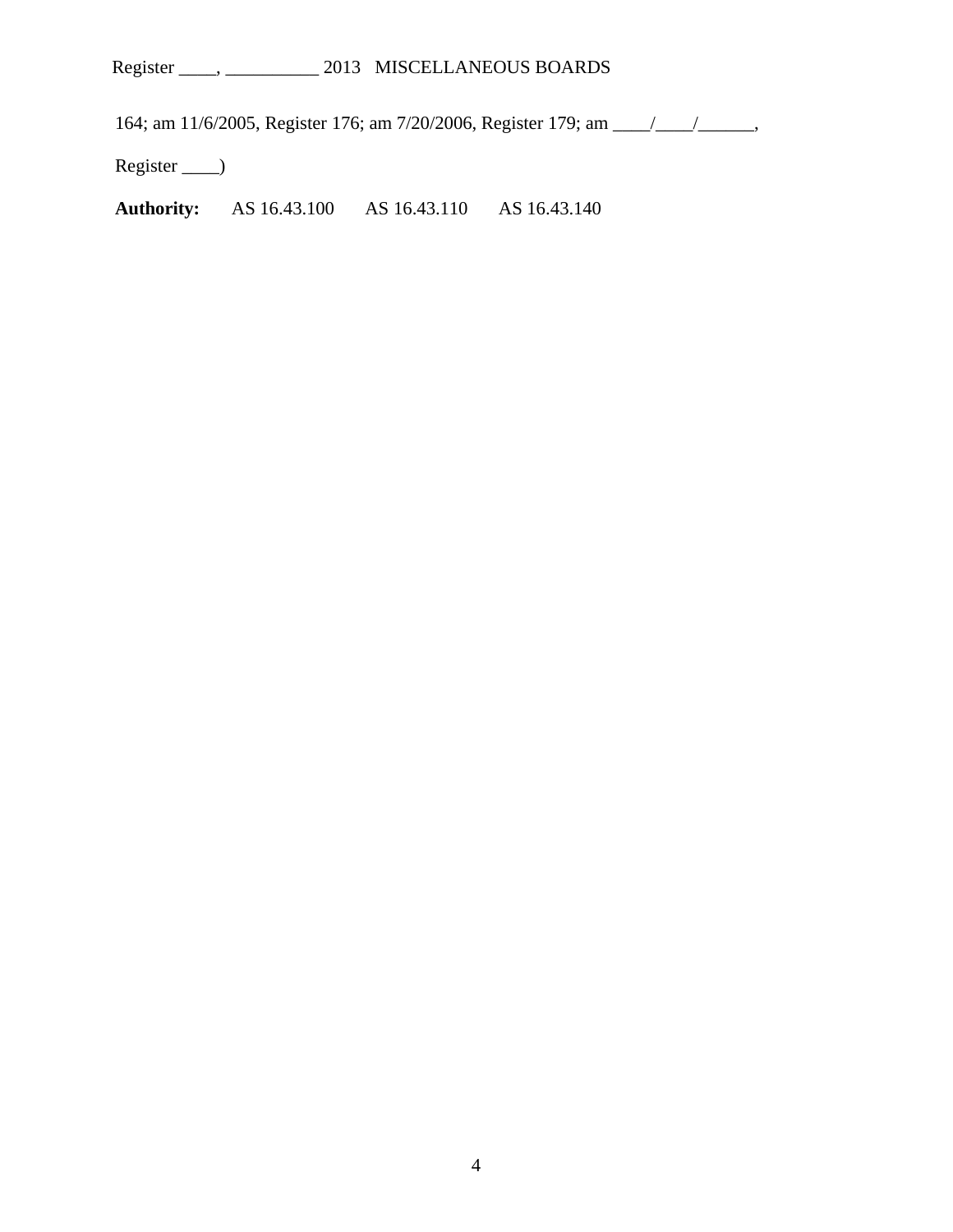20 AAC  $05.230(a)(1)(B)$  is amended to read:

(B) Where regulations of the Board of Fisheries allow,

(i) salmon set gillnet entry permits issued for Administrative Area E (Prince William Sound) are valid in all waters of and adjacent to the Pacific Ocean between the longitude of Cape Fairfield and the longitude of Icy Cape; and

(ii) salmon set gillnet and salmon drift gillnet entry permits issued for Area T (Bristol Bay) are valid in Area T and [FROM JANUARY 1 THROUGH JUNE 30 IN THE CINDER RIVER AND INNER PORT HEIDEN SECTIONS OF AREA M (PENINSULA-ALEUTIANS), AND, FROM AUGUST 1 THROUGH DECEMBER 31 IN THE CINDER RIVER AND INNER PORT HEIDEN SECTIONS AND THAT PORTION OF THE ILNIK SECTION WITHIN ILNIK LAGOON AND ALL WATERS INSIDE THE SEAL ISLANDS, AS DEFINED] **in the areas and at the times specified** in 5 AAC  $09.200(a)(1) - (a)(3)$ .

(Eff. 12/18/74, Register 52; am 5/12/75, Register 54; am 4/9/76, Register 58; am 2/25/77, Register 61; am 1/21/78, Register 65; am 3/2/80, Register 73; am 1/2/81, Register 77; am 1/29/82, Register 81; am 10/30/82, Register 84; am 12/30/82, Register 84; am 2/29/84, Register 89; am 10/28/84, Register 92; am 11/25/84, Register 92; am 12/29/84, Register 92; am 4/13/85, Register 94; am 8/24/85, Register 95; am 9/26/85, Register 95; am 12/22/85, Register 96; am 11/22/87, Register 104; am 12/20/87, Register 104; am 8/20/89, Register 111; am 1/17/91, Register 117; am 1/2/92, Register 121; am 2/11/95, Register 133; am 5/4/95, Register 134; am 12/14/95, Register 136; am 12/4/96, Register 140; am 1/21/98, Register 145; am 5/16/2002, Register 162; am 9/21/2003, Register 167; am 5/6/2004, Register 170; am 12/1/2004, Register 172; am 11/6/2005, Register 176; am 12/21/2005,

1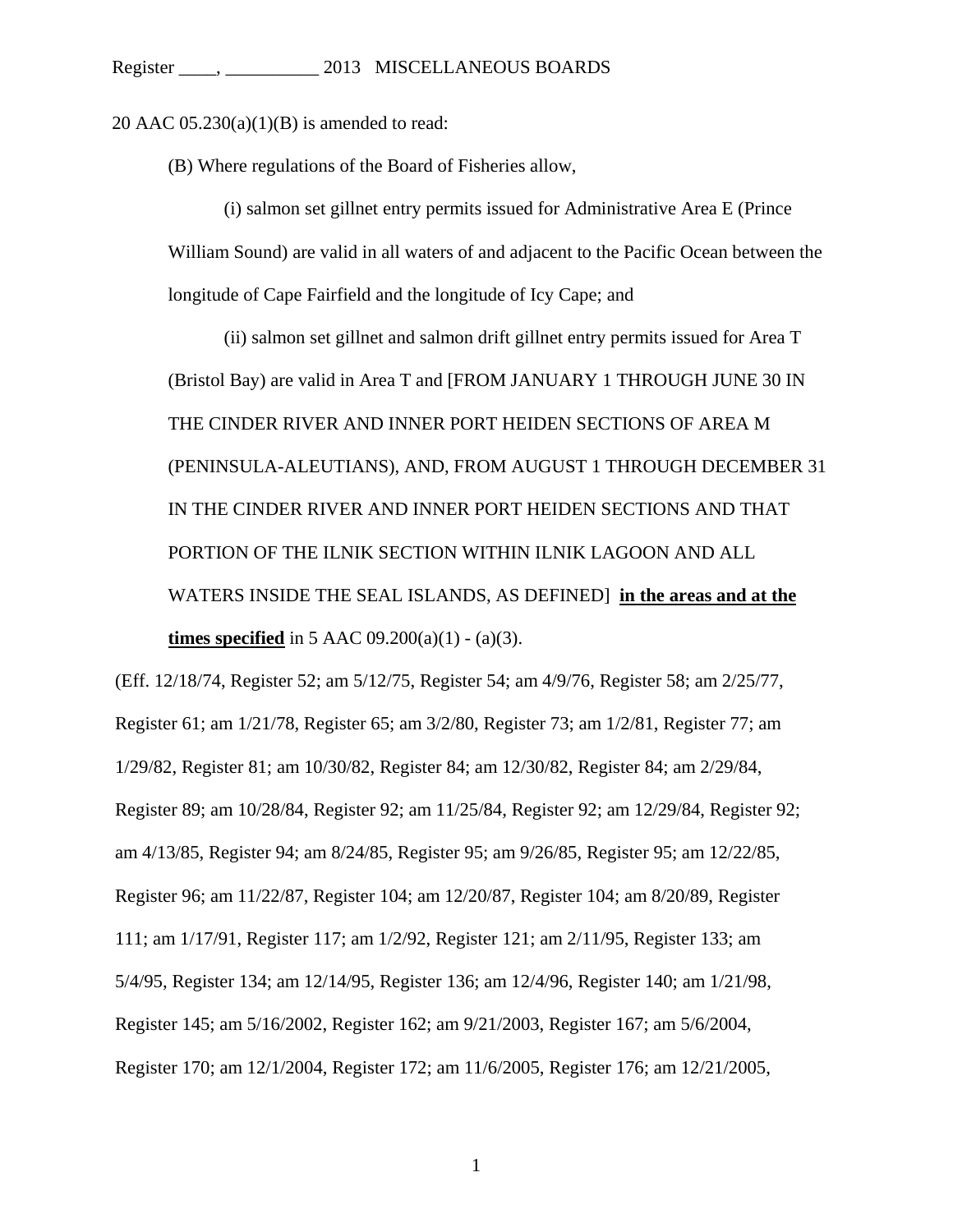Register \_\_\_\_, \_\_\_\_\_\_\_\_\_\_ 2013 MISCELLANEOUS BOARDS

Register 176; am 11/23/2008, Register 188; am 11/20/2009, Register 192; am 12/31/2010,

Register 196; am \_\_\_\_/\_\_\_\_/\_\_\_\_\_\_, Register \_\_\_\_)

**Authority:** AS 16.43.100 AS 16.43.110 AS 16.43.200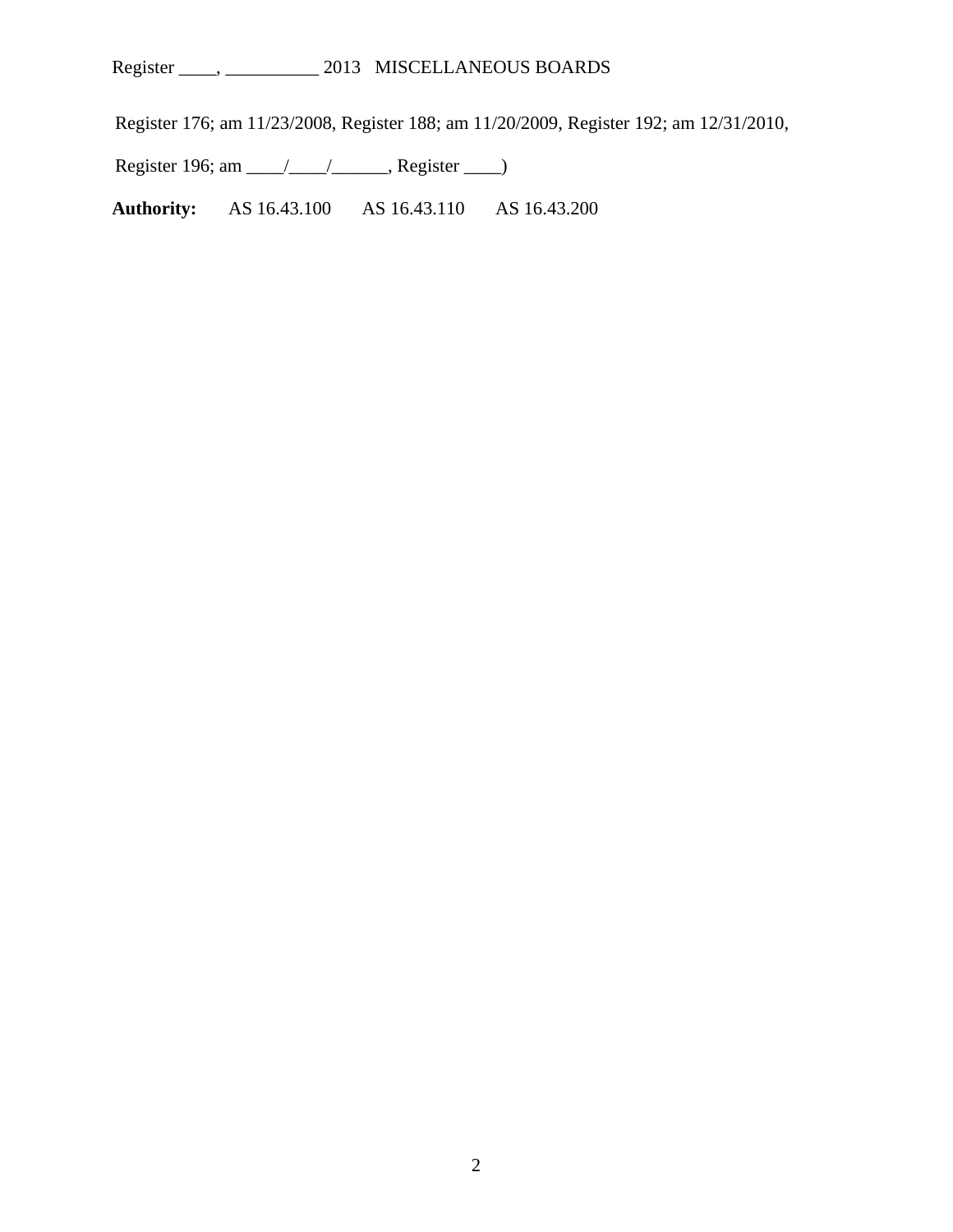20 AAC 05.425(a) is amended to read:

**20 AAC 05.425. Application and annual renewal of interim-use permit.** (a) Application for the issuance or renewal of an interim-use permit must be made to the commission on a form provided by the commission. If the application is submitted by mail or **electronic imaging** [FACSIMILE], the application must be signed by the applicant or by an agent authorized in accordance with 20 AAC 05.1960. An applicant may submit an application to renew an interimuse permit on the online licensing system at the commission's website. The total annual fee for the permit or permits being applied for or renewed must be submitted with the application. (Eff. 12/18/74, Register 52; am 1/1/78, Register 64; am 10/30/82, Register 84; am 6/5/83, Register 86; am 2/29/84, Register 89; am 6/16/86, Register 98; am 11/22/87, Register 104; am 11/26/87, Register 104; am 11/10/2007, Register 184; am 11/23/2008, Register 188; am \_\_\_\_/\_\_\_\_/\_\_\_\_\_\_, Register \_\_\_\_) **Authority**: AS 16.43.100 AS 16.43.110(a) AS 16.43.220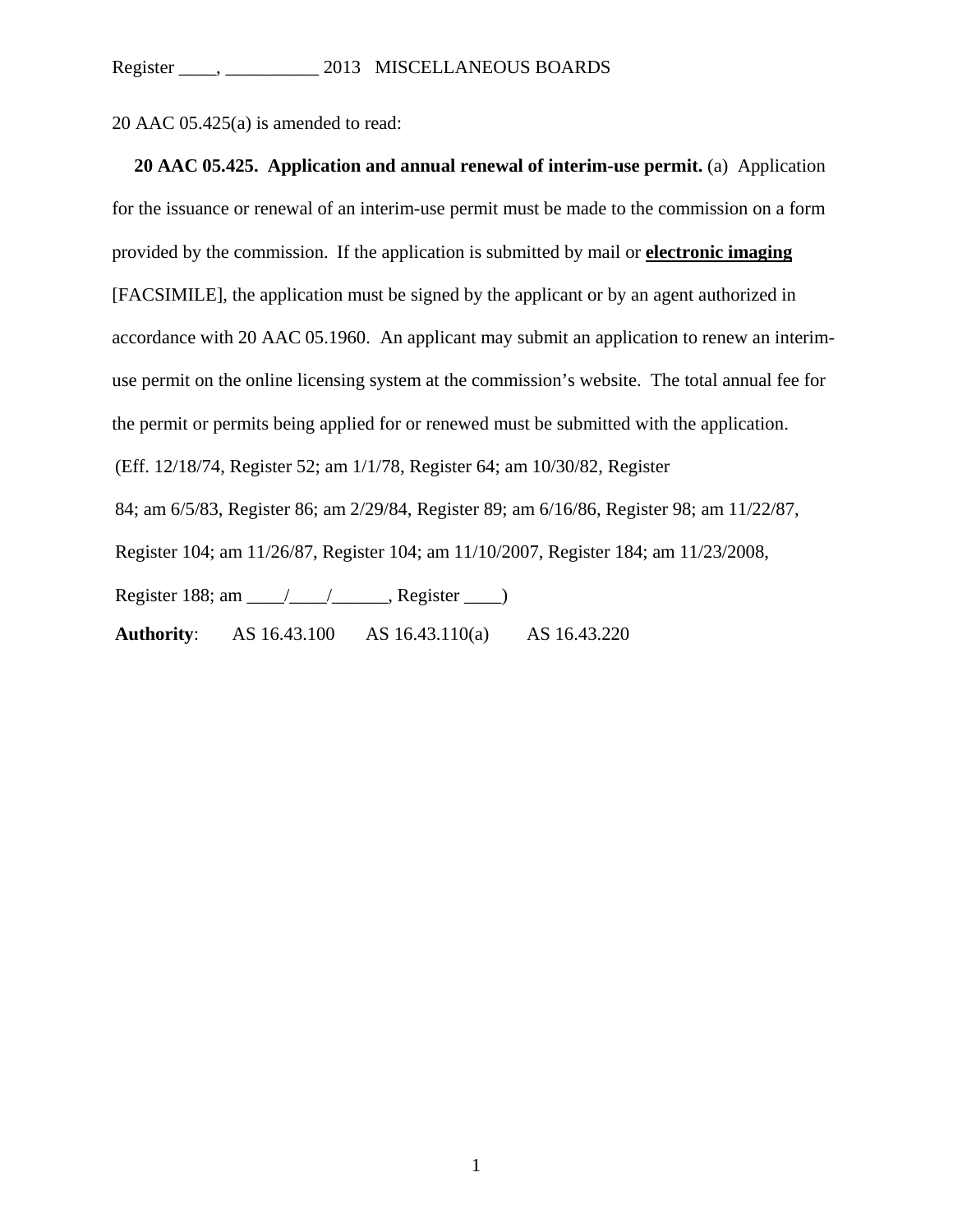20 AAC 05.560(a) is amended to read:

## **20 AAC 05.560. Annual renewal of entry permit.**

(a) Application for annual renewal of an entry permit must be made to the commission on a form provided by the commission. If the renewal form is submitted by mail or **electronic imaging** [FACSIMILE], the renewal form must be completed and signed by the permit holder, or by an agent authorized in accordance with 20 AAC 05.1960. An applicant may submit an application to renew an entry permit on the online licensing system at the commission's website. The total annual fee for the permit or permits being renewed must be submitted with the application.

(Eff. 12/18/74, Register 52; am 1/1/78, Register 64; am 1/2/81, Register 77; am 6/5/83, Register 86; am 2/29/84, Register 89; am 11/22/87, Register 104; am 11/26/87, Register 104; am 12/31/98, Register 148, am 11/10/2007, Register 184; am 11/23/2008, Register 188; am

 $\frac{1}{\sqrt{2\pi}}$ , Register  $\frac{1}{\sqrt{2\pi}}$ 

**Authority:** AS 16.43.110 AS 16.43.150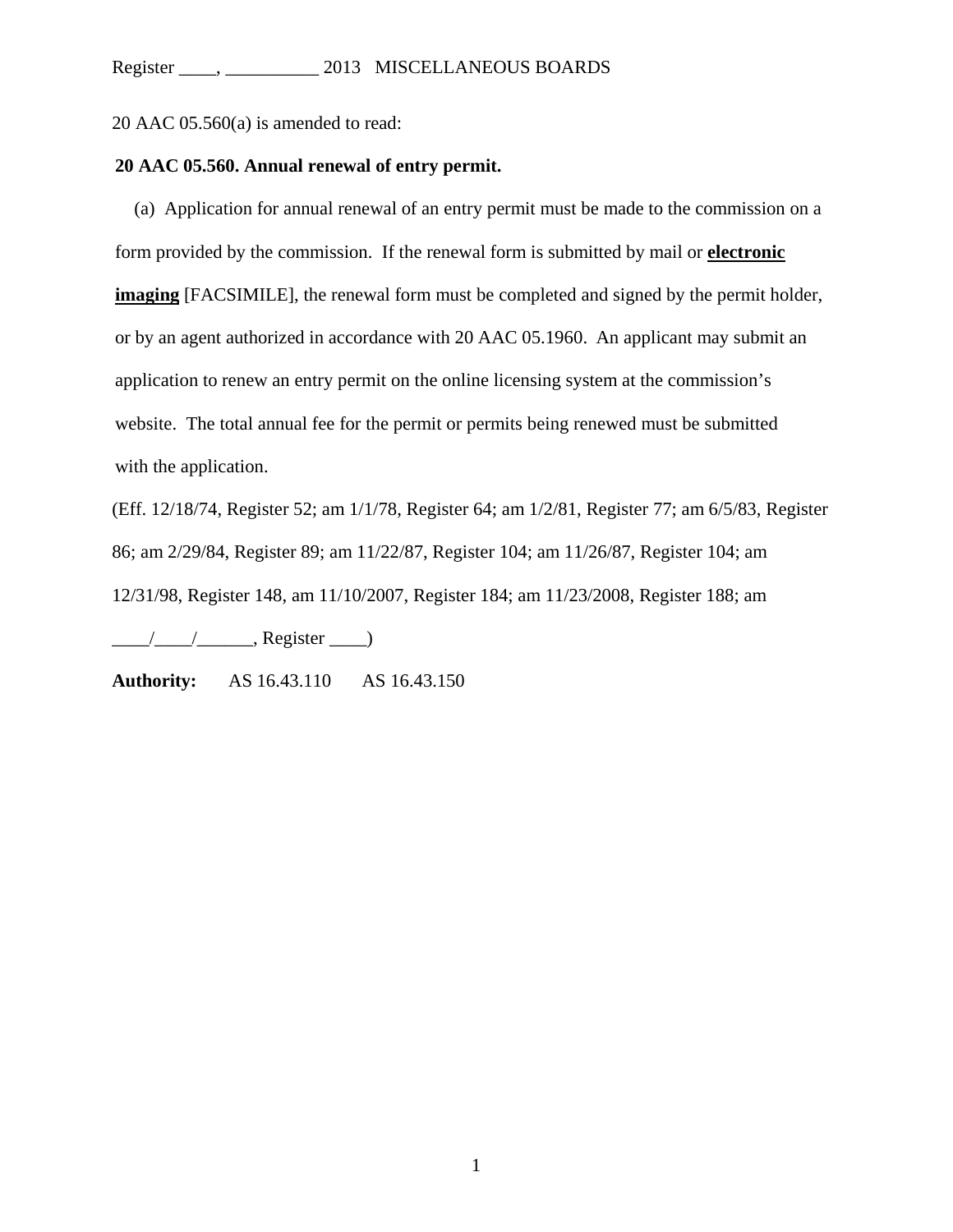20 AAC 05 is amended by adding a new section to read:

## **20 AAC 05.565. Reinstatement of entry permit forfeited under AS 16.43.150(d).** (a)

An entry permit forfeited under AS 16.43.150(d) may be reinstated by the commission only upon a showing of good cause, payment of any unpaid renewal fees not waived by the commission, and a finding that reinstatement would be consistent with the purposes of AS 16.43.290. (b) Good cause under this section includes: administrative closure for the entire season of the specific fishery for which nonpayment of permit fees led to forfeiture of the permit, or other objectively verifiable causes of inability to pay permit renewal fees, determined by the Commission to be good cause, such as temporary illness or disability, death of the permit holder, or the loss of a vessel or equipment through sinking, destruction, or extensive mechanical breakdown.

(c) Good cause does not include the effects of economic, biological, or regulatory variables that are normally part of the risk of doing business as a fisherman, such as an economic choice, retirement from the fishery, permanent illness or disability, lack of a market for the sale of the fishery resource or for the sale of the permit, or the fishery being subject to fleet reduction measures such as the proposal or administration of a buy-back program, retirement of nontransferable permits, or employment of more than one permit in the operation of gear.

**Authority:** AS 16.43.100 AS 16.43.140 AS 16.43.150

AS 16.43.110

1